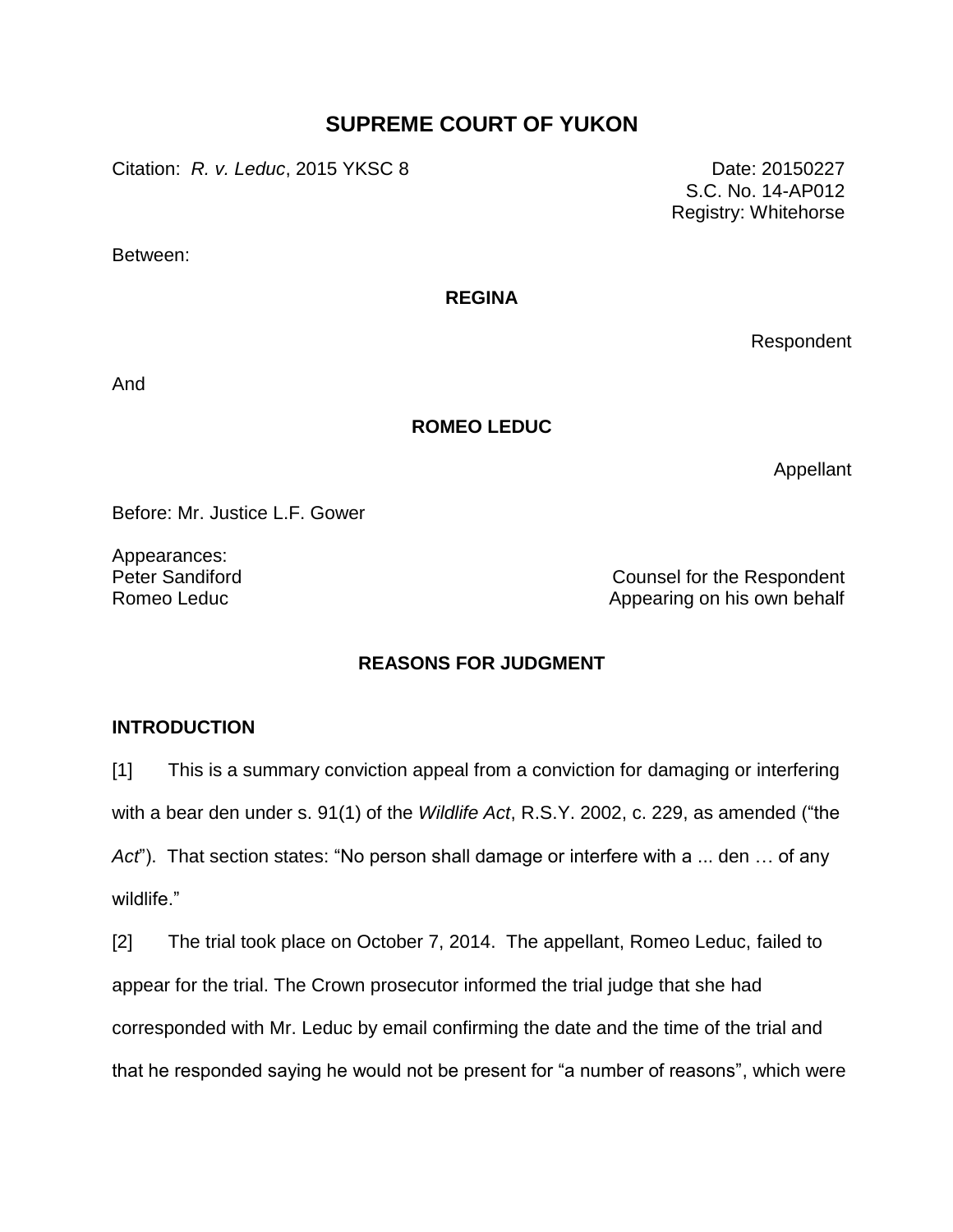not specified on the record. The trial judge allowed the trial to proceed in Mr. Leduc's absence. The Crown called three witnesses: Stephen Dyck, a layperson and neighbour of Mr. Leduc; and, Conservation Officers ("CO's"), Russell Osborne and Ryan Hennings.

[3] Mr. Leduc was sentenced for this offence to pay a fine of \$2,000 and to complete a hunter education and ethics development ("HEED") course and pass an examination for applicants for hunting licenses before being allowed to hunt. He appeals from both the conviction and the sentence.

[4] Mr. Leduc previously applied to have the appeal proceed as a new trial pursuant to s. 822(4) of the *Criminal Code* and Rule 5 of the *Summary Conviction Appeal Rules*, 2009. On November 25, 2014, I denied that application and directed that the appeal proceed as an appeal on the record.

[5] Mr. Leduc subsequently applied to introduce fresh evidence on this appeal. That application was heard at the commencement of the appeal hearing. I dismissed the application, with reasons to follow. This decision includes those reasons.

### **FACTS**

[6] The Crown established at the trial that, on April 15, 2014, Mr Leduc poured 40 litres of water down a bear's den located about 700 metres from his residence near Haines Junction, in the center of a forested area in which Mr. Leduc was permitted to cut firewood for commercial purposes. The Forest Management Branch ("FMB"), of the Yukon Government's Department of Energy, Mines and Resources, discovered the presence of the bear den on Mr. Leduc's woodlot in November 2013 and initially established a buffer zone around the den with a 300 metre radius. Mr. Leduc was prohibited from logging within the buffer zone, which caused him to become very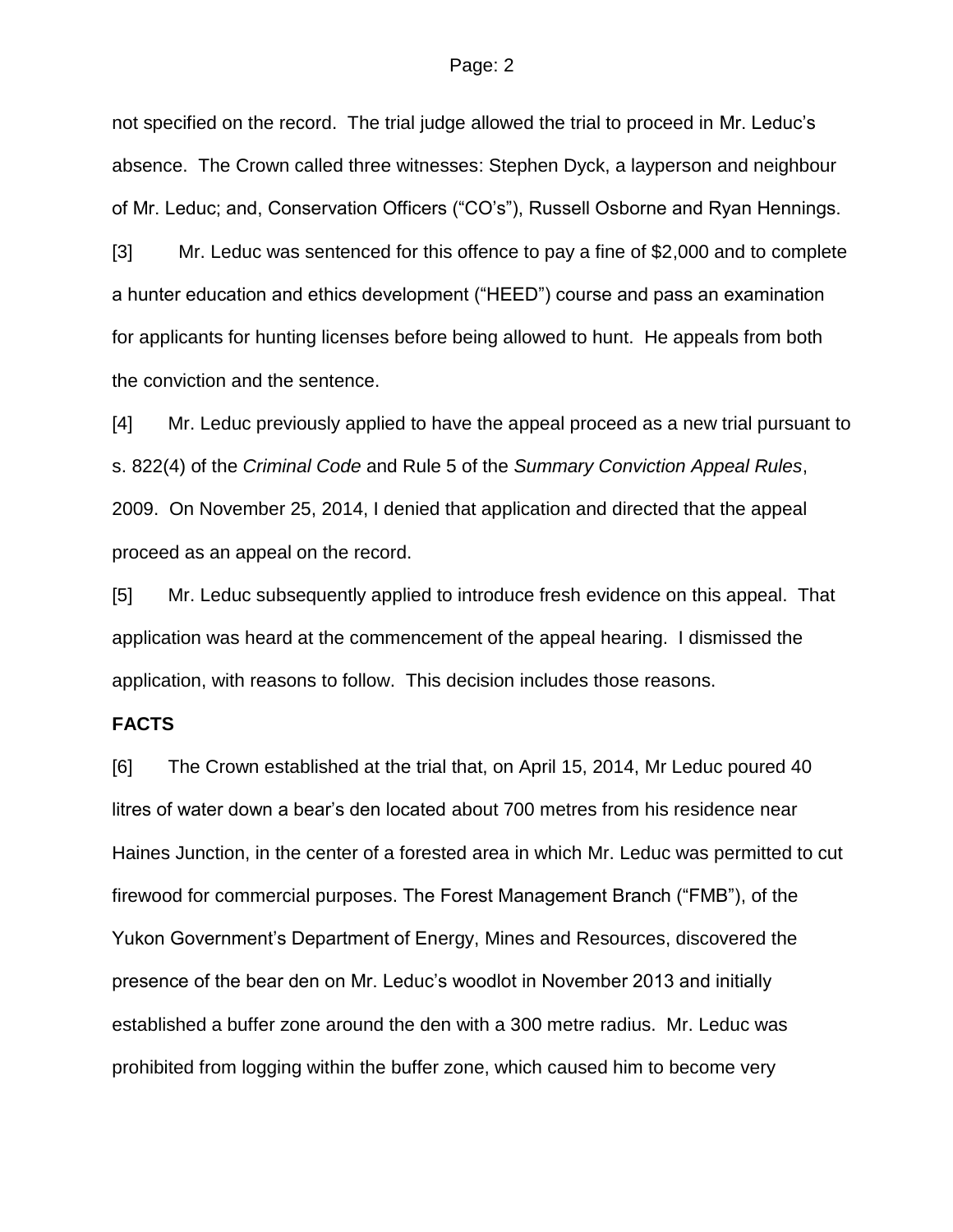frustrated. He lobbied FMB to have the buffer reduced to a 100 metre radius. FMB eventually did so in a policy statement dated February 25, 2014 (the "FMB policy"), but there was a subsequent delay of approximately 30 days before Mr. Leduc received notice of the reduction, which added to his frustration.

[7] On April 14, 2014, Mr. Leduc obtained his hunting licence and a bear seal.

[8] On April 15, 2014, Mr. Leduc and Mr. Dyck went to the location of the bear den together. Both had firearms with them at the time. Mr. Leduc had previously asked Mr. Dyck, to accompany him. He indicated that he wanted to wake the bear up with the water and had arranged for Mr. Dyck to be present with his 12-gauge shotgun in case the bear attacked them. After Mr. Leduc poured the water down the den, a black bear came out in a groggy condition. A few minutes later, the bear came towards Mr. Dyck, who fired a round from his shotgun into the ground in front of the bear. That caused the bear to climb up a poplar tree. After observing the bear in the tree for about a further 20 minutes, the two men left the area.

## **FRESH EVIDENCE APPLICATION**

[9] In his Notice of Appeal, Mr. Leduc raised only one legitimate ground of appeal that the trial judge failed to consider the application of s. 91(4) of the *Act*. That provision states:

> A person does not violate this section if that person damages or interferes with a den… in the course of clearing or working land for building or road construction, for agricultural use, or for any similar purpose.

[10] The Notice of Appeal contains 15 other paragraphs under the section dealing with grounds of appeal. However, all of these paragraphs are either improper attempts by Mr.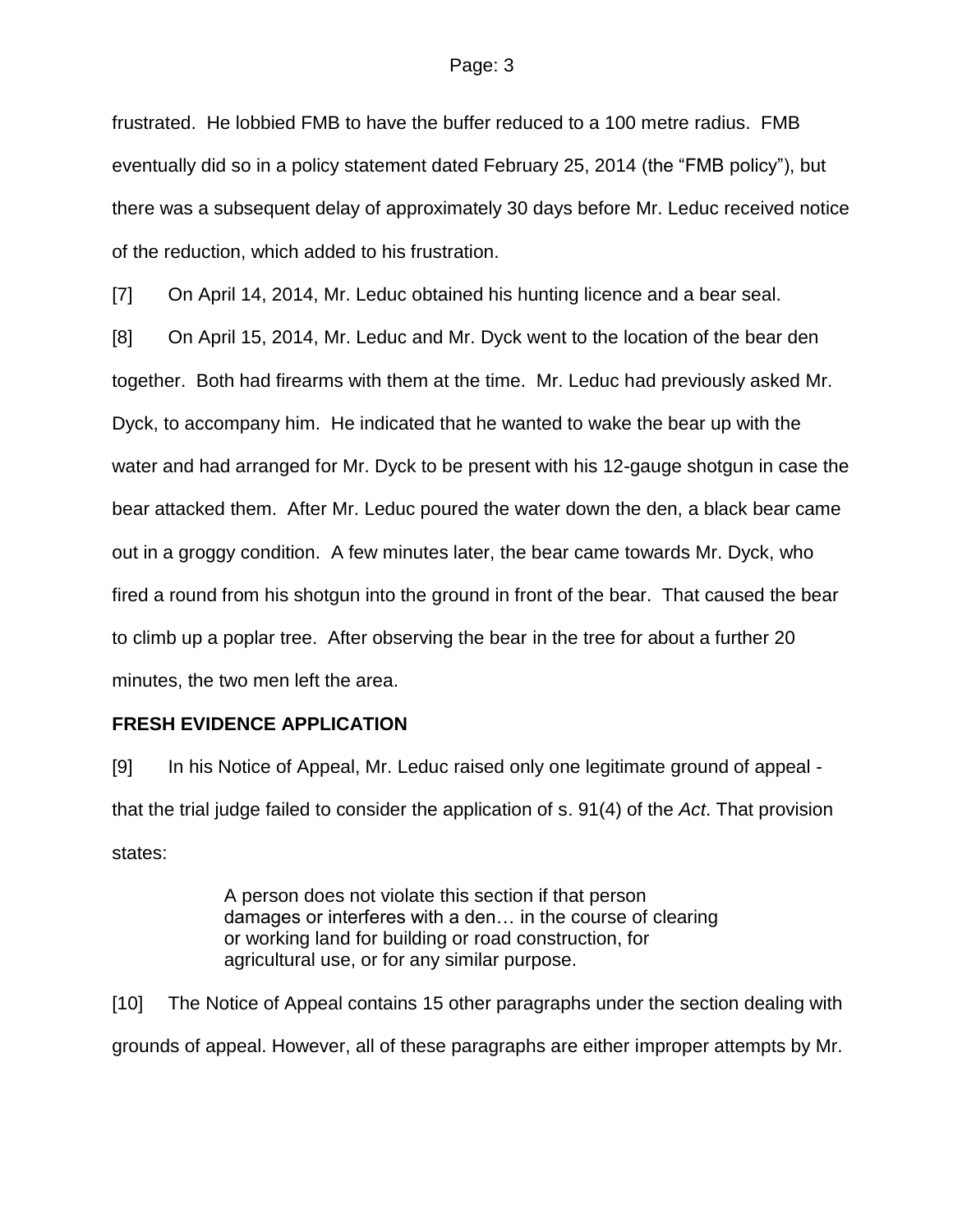Leduc to introduce evidence or they constitute argument. None of these paragraphs

contain any other legitimate grounds of appeal.

[11] The fresh evidence that Mr. Leduc wants to introduce is contained in two affidavits.

He swore the first on November 18, 2014. It is 33 paragraphs long and contains 17

exhibits. The second affidavit was sworn by Mr. Leduc on February 9, 2015 and contains

as one of the exhibits a flash drive of a warned video statement given by him to CO

Hennings on August 6, 2014.

[12] The test for allowing fresh evidence on an appeal is set out in *R. v. Palmer*, [1980]

1 S.C.R. 759, at p. 775, as follows:

- (1) The evidence should generally not be admitted if, by due diligence, it could have been adduced at trial provided that this general principle will not be applied as strictly in a criminal case as in civil cases: see *McMartin v. The Queen*, [\[1964\] S.C.R. 484\]](https://www.lexisnexis.com/ca/legal/search/runRemoteLink.do?A=0.04054379294086974&bct=A&service=citation&risb=21_T21481401769&langcountry=CA&linkInfo=F%23CA%23SCR%23sel1%251964%25page%25484%25year%251964%25).
- (2) The evidence must be relevant in the sense that it bears upon a decisive or potentially decisive issue in the trial.
- (3) The evidence must be credible in the sense that it is reasonably capable of belief, and
- (4) It must be such that if believed it could reasonably, when taken with the other evidence adduced at trial, be expected to have affected the result.

[13] The due diligence criterion was further qualified by the Supreme Court in *R. v.*

*G.D.B.*, 2000 SCC 22, at paras.19 and 20:

19 The due diligence criterion exists to ensure finality and order - values essential to the integrity of the criminal process…

**…**

However, jurisprudence pre-dating *Palmer* has repeatedly recognized that due diligence is not an essential requirement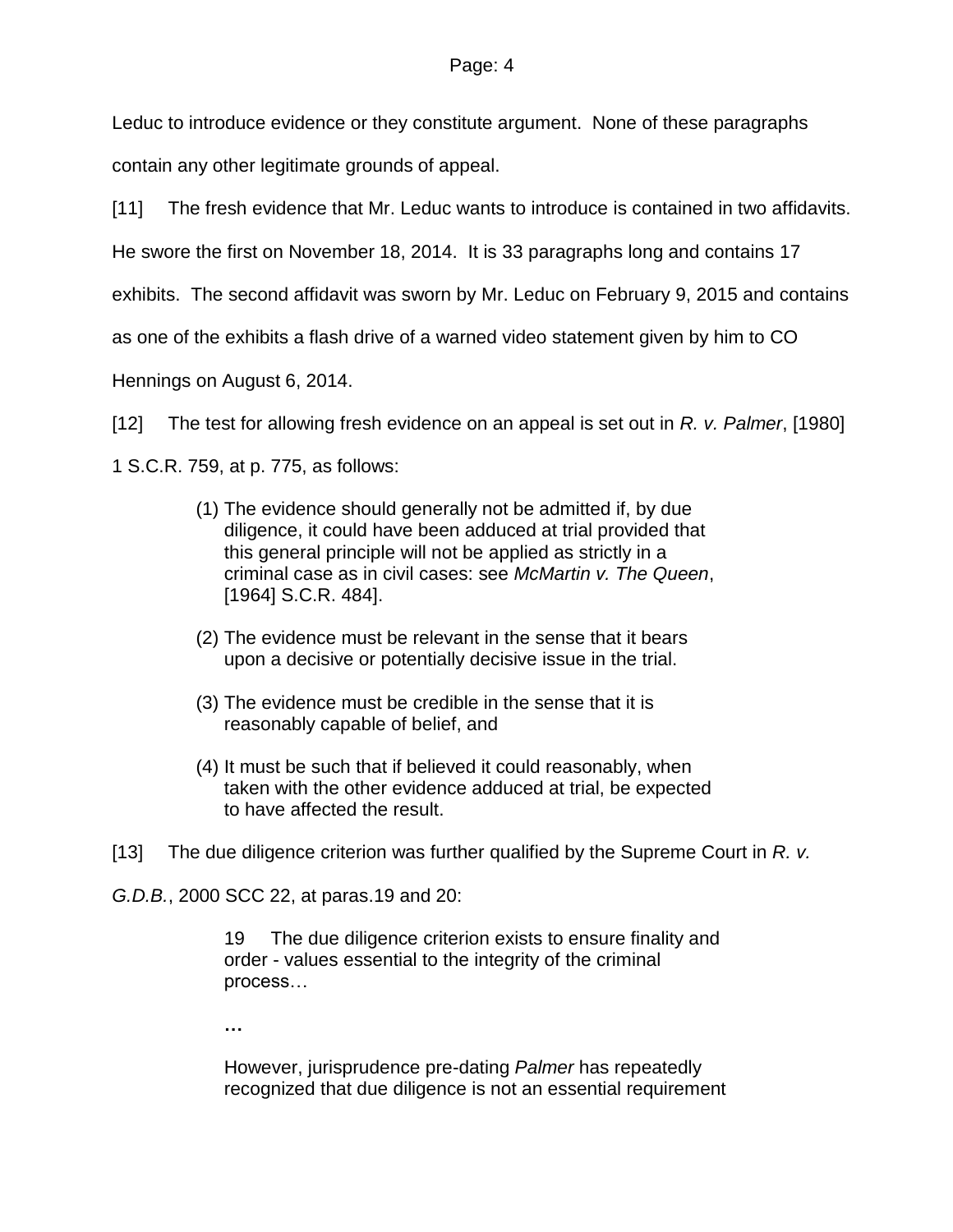of the fresh evidence test, particularly in criminal cases. That criterion must yield where its rigid application might lead to a miscarriage of justice…

…

…The due diligence requirement is one factor to be considered in the "totality of the circumstances". The importance of this criterion will vary from case to case.

20 In determining whether or not the due diligence required by *Palmer* has been met, an appellate court should determine the reason why the evidence was not available at the trial. The reason for the evidence not being available at first instance is usually one of fact…

[14] Mr. Leduc could have attempted to introduce the evidence contained in his two affidavits by attending the trial. It is clear that he was present at his first appearance when the trial date was set. In subsequent email correspondence, the Crown prosecutor reminded him of the trial date and, indeed, encouraged him to appear. Although his reasons for not doing so were not specified on the record at the trial, it is telling that Mr. Leduc stated in his Notice of Appeal that he did not attend the trial, as he felt the charge was "totally ridiculous" since he was "legally entitled" to pour water down the bear's den, as he admits he did. He further stated during the appeal hearing: "I don't deny what happened there."

[15] Mr. Leduc also suggested both in the Notice of Appeal and at the appeal hearing that the Crown prosecutor improperly failed to introduce into evidence the warned video statement that he gave to CO Hennings on August 6, 2014. I presume this is because he thinks that this statement is the best evidence presenting his side of the story.

[16] At the trial, the Crown established to the satisfaction of the judge that the statement was freely and voluntarily given and that there were no breaches of Mr.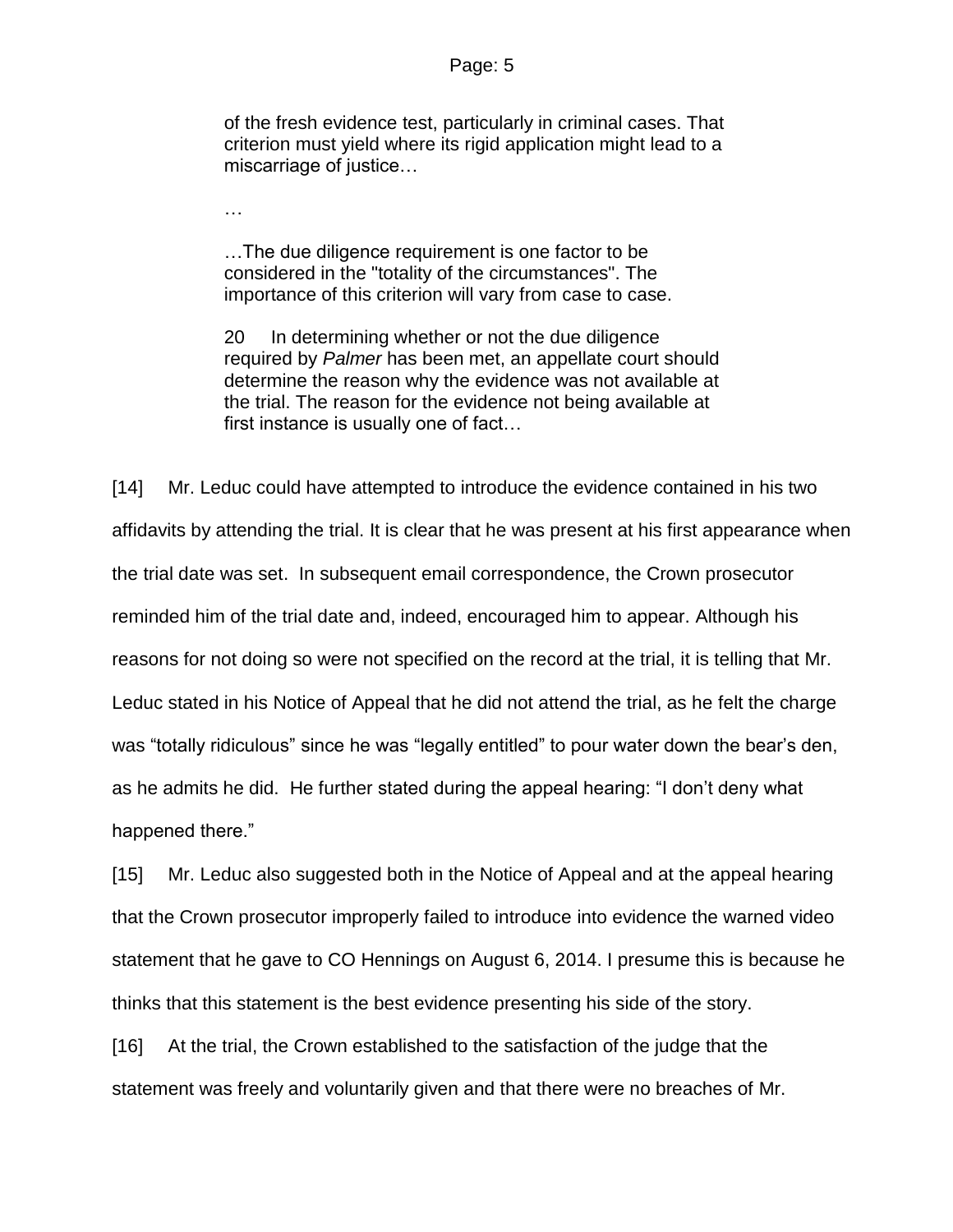Leduc's *Charter* rights. Following that, the Crown chose to ask CO Hennings to testify about what Mr. Leduc said during the video statement, rather than playing the video or introducing it as an exhibit. That, was entirely within the Crown prosecutor's discretion.

[17] The totality of the circumstances here satisfy me that Mr. Leduc's conduct in intentionally failing to attend his trial constitutes a complete absence of due diligence. I recognize that due diligence is not an essential requirement of the fresh evidence test in criminal or regulatory cases, and that if a rigid application of the requirement would lead to a miscarriage of justice, courts may tolerate some lack of diligence. However, in this case there was no diligence at all.

[18] The second requirement of the fresh evidence test is that the evidence sought to be introduced must be relevant in the sense that it touches upon a potentially decisive issue in the trial. This relates closely to the fourth requirement of the test that the evidence must be such that, if believed and when taken with all of the other evidence already adduced, it could reasonably be expected to affect the result of the trial.

[19] Interestingly, to the extent that Mr. Leduc's fresh evidence is relevant to a decisive issue in the trial, it supports the Crown's case. The evidence contains numerous admissions, either explicit or implicit, on the following points:

- Mr. Leduc had knowledge of the bear den on his woodlot prior to the commission of the offence;
- he also knew about the bear den buffer zone imposed by FMB;
- the buffer zone adversely affected his ability to harvest firewood, which caused him lost profits;
- he corroborates the substantial truth of Mr. Dyck's testimony; and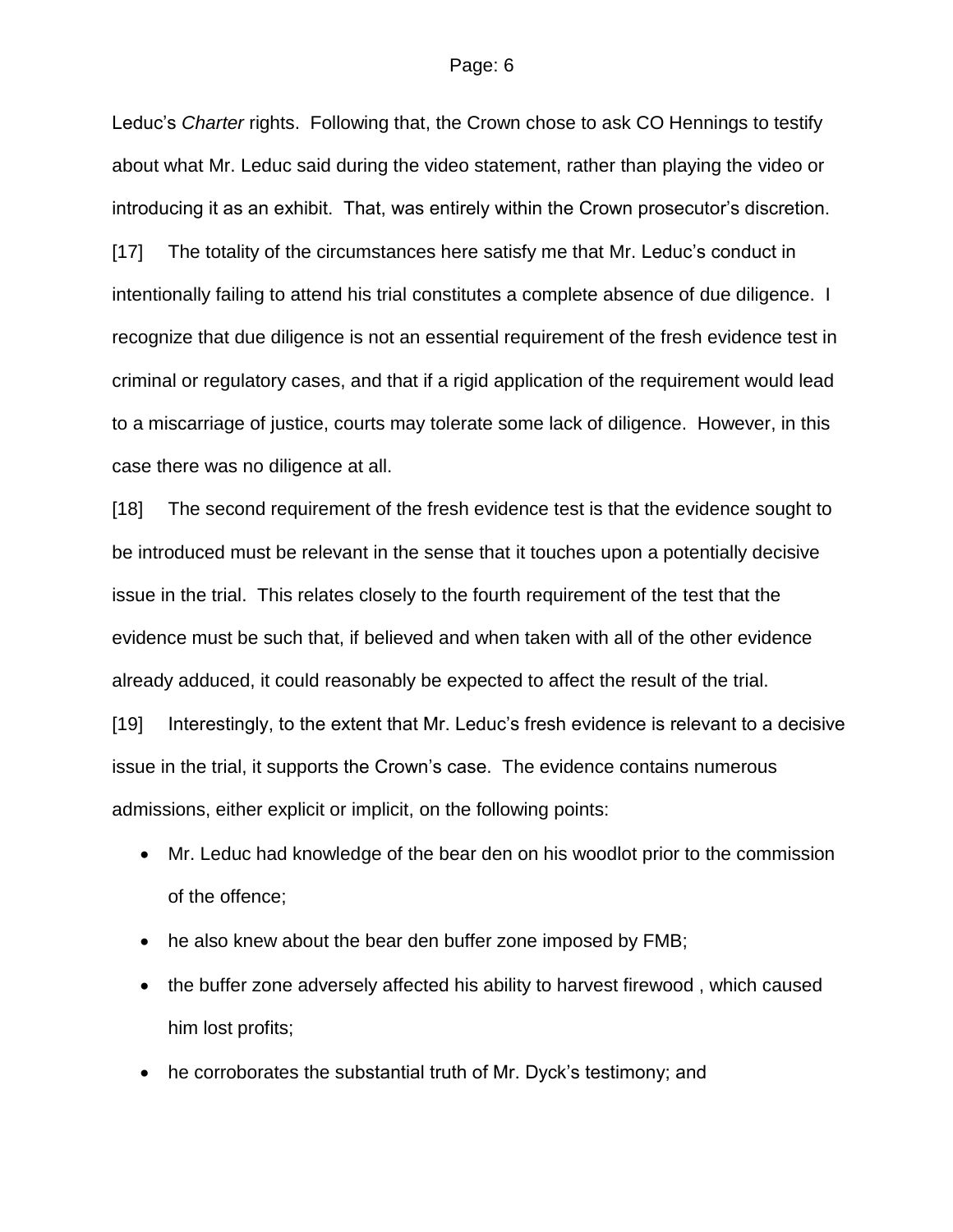• he "makes no apologies" for his actions.

None of this evidence could affect the outcome of the trial.

[20] Further, none of this proposed evidence relates to the sole ground of appeal that the trial judge failed to consider the application of s. 91(4) of the *Act*. That section creates a possible defence for an accused who has damaged or interfered with an animal den, if the accused can establish that the damage or interference was done "in the course of" clearing or working the land for construction, agricultural use or "any similar purpose". The Crown on this appeal acknowledges that forestry activities might constitute a "similar purpose" under this section. I will say more about this in disposing of the appeal proper, but for the purposes of the fresh evidence application, it is sufficient to say that none of this evidence tends to establish that Mr. Leduc was legitimately engaged in a forestry operation within the buffer zone when he poured the water into the den.

[21] The third requirement in the fresh evidence test is that the evidence must be credible. To a large extent this is a non-issue. On the one hand, Mr. Leduc has not been cross-examined by the Crown on his affidavits and therefore his credibility has not yet been tested. On the other hand, much of the evidence he seeks to introduce is consistent with the evidence adduced by the Crown at the trial.

[22] In the result, Mr. Leduc failed to persuade me that the evidence he wants to introduce could reasonably have affected the outcome of the trial. Accordingly, I dismissed his fresh evidence application. I will now proceed to deal with the disposition of the appeal proper.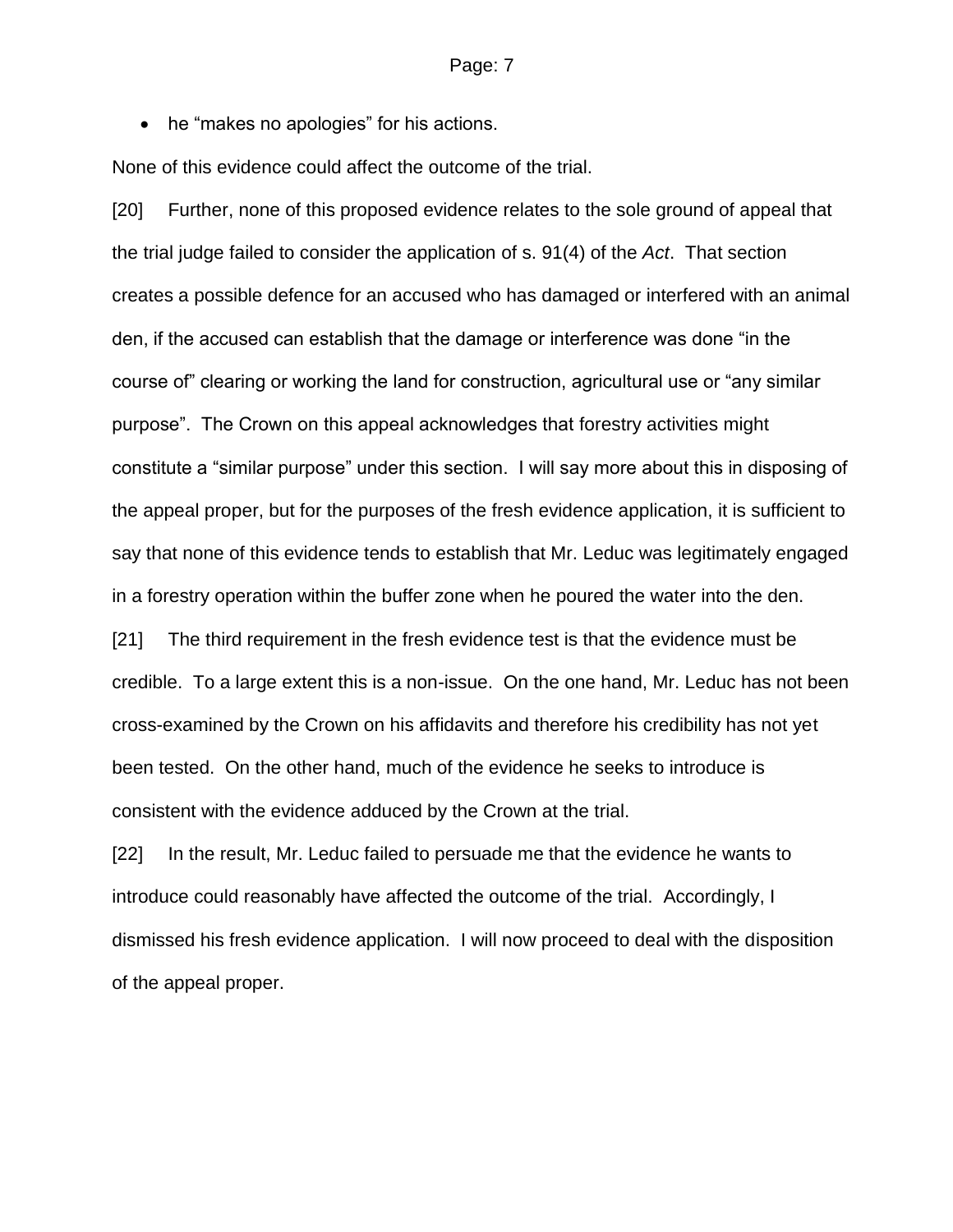# **APPEAL ON s. 91(4) ISSUE**

[23] During a case management conference on November 25, 2014, Mr. Leduc

confirmed that his only ground of appeal was whether the trial judge erred in failing to

apply s. 91(4) of the *Act*.

[24] Section 180 of the *Act* states:

In a prosecution under this *Act*, the burden of proving that an exception, exemption, excuse or qualification under this *Act* operates in favour of the accused is on the accused, and the prosecutor is not required, except by way of rebuttal, to prove that the exception, exemption, excuse or qualification does not operate in favour of the accused, whether or not it is set out in the information or ticket commencing the proceedings.

[25] Section 180 is very similar in wording to s. 794(2) of the *Criminal Code*, which provides:

> The burden of proving that an exception, exemption, proviso, excuse or qualification prescribed by law operates in favour of the defendant is on the defendant, and the prosecutor is not required, except by way of rebuttal, to prove that the exception, exemption, proviso, excuse or qualification does not operate in favour of the defendant, whether or not it is set out in the information.

[26] Section 794(2) was dealt with in *R. v. Goleski*, 2015 SCC 6, where the Supreme

Court agreed with the British Columbia Court of Appeal, 2014 BCCA 80, that the section

imposes a persuasive burden on the accused, on a balance of probabilities, to prove that

an exception (or the like) applies.

[27] I agree with the Crown on this appeal that the effect of s. 91(4) of the *Act* is to

provide an accused with an "excuse" for damaging or interfering with an animal den, if

that damage or interference was incidentally, or perhaps necessarily, caused "in the

course of" undertaking a legitimate activity such as clearing or working land for building or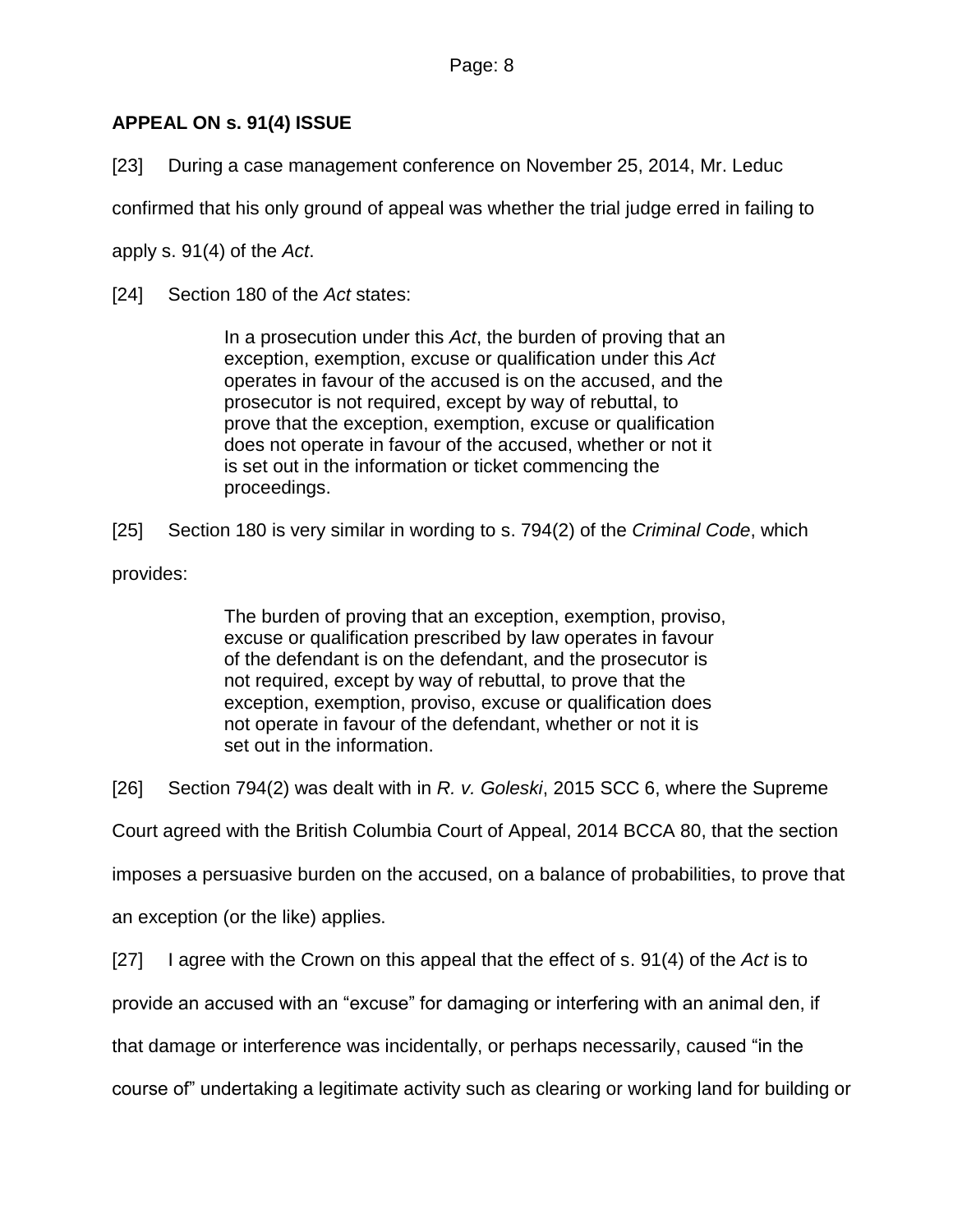road construction, agricultural use, or "any similar purpose." As I noted above, the Crown concedes that s. 91(4) might include forestry activities such as logging and cutting firewood.

[28] However, since Mr. Leduc failed to appear for his trial, he also failed to meet his burden of proving, pursuant to s. 180 of the *Act*, that such an excuse applies. Further, there is no evidence on the record that Mr. Leduc was legitimately engaged in the clearing or working of land for forestry purposes at the time that he interfered with the bear den. Therefore, there was no obligation on the trial judge to consider the issue. [29] At the appeal hearing, Mr. Leduc raised a further issue arising from the FMB policy of February 25, 2014. The policy is contained within one of Mr. Leduc's affidavits, which I have refused to admit as fresh evidence. Therefore, technically speaking, Mr. Leduc is not able to rely upon the FMB policy, or the other evidence in relation to it, for the purposes of this appeal. However, for the sake of disposing of his argument on the point, I will briefly make reference to this evidence.

[30] The FMB policy provides:

If a suspected bear den is encountered during forest operations the location of the den must immediately be reported to a Forest Officer. Activities within 200 meters of the den shall be suspended until it is assessed by a qualified professional. Following assessment the appropriate no disturbance buffer or retention area from Table 1 shall be applied. (my emphasis)

Table 1 specifies that the buffer radius around the den of a black bear without cubs is to be 100 metres. "Qualified Professional" is a defined term within the policy. [31] Mr. Leduc argued that the den had not been assessed by a qualified professional

and thus there was no "legal" buffer zone around it when he interfered with it on April 15,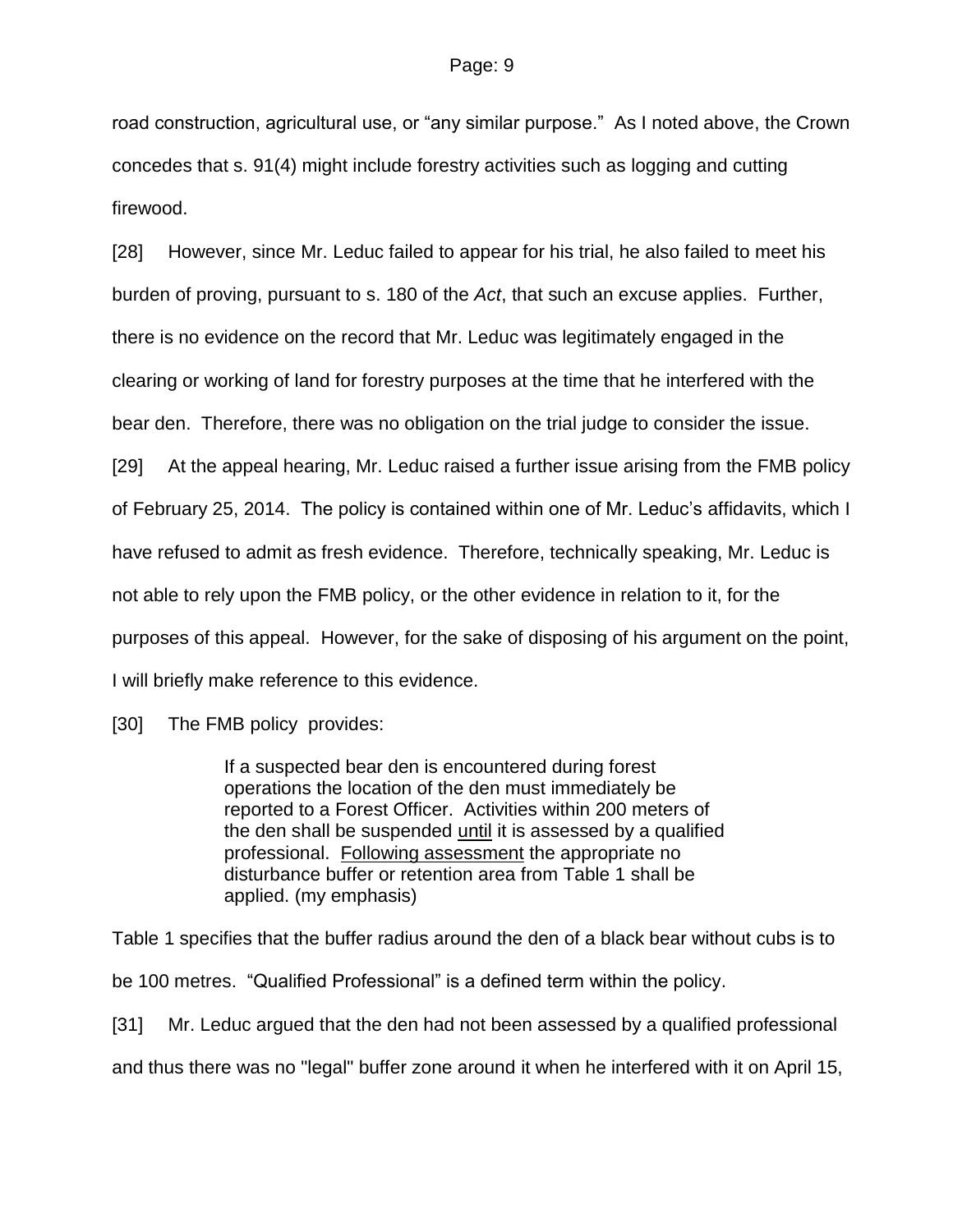2014. However, it is obvious from the wording of the FMB policy that as soon as a bear den is suspected to be in a particular location, all activities within 200 metres of the den must be suspended "until" a qualified professional assesses the den. It is only following that assessment that a determination is made as to the appropriate buffer zone radius. In the meantime, the 200 metre radius applies. Accordingly, Mr. Leduc cannot argue that he was legitimately undertaking forestry activities when he poured water down the den on April 15, 2014.

### **SENTENCE APPEAL**

[32] Mr. Leduc argued that the \$2,000 fine is excessive. He also argued that requiring him to successfully complete the HEED hunter education program before qualifying for his next hunting license is an inappropriate sentence, given that he has been a hunter and a big game hunting guide for over 40 years. However, Mr. Leduc provided no sentencing authorities or case law in support of either proposition.

[33] Crown counsel informed me that the usual practice in sentencing offenders for wildlife offences is to seek:

1) an appropriate fine;

- 2) a hunting prohibition; and
- 3) successful completion of the HEED course.

[34] In this case, counsel submitted that the Crown was more lenient than usual in not seeking a hunting prohibition *per se*. Counsel filed three examples of cases that are representative of the range of sentence for this type of offence:

 *R. v. Murdoch*, September 17, 2009 (YKTC, unpublished): shooting a moose within a no hunting corridor; \$2,500 fine; complete HEED before hunting again;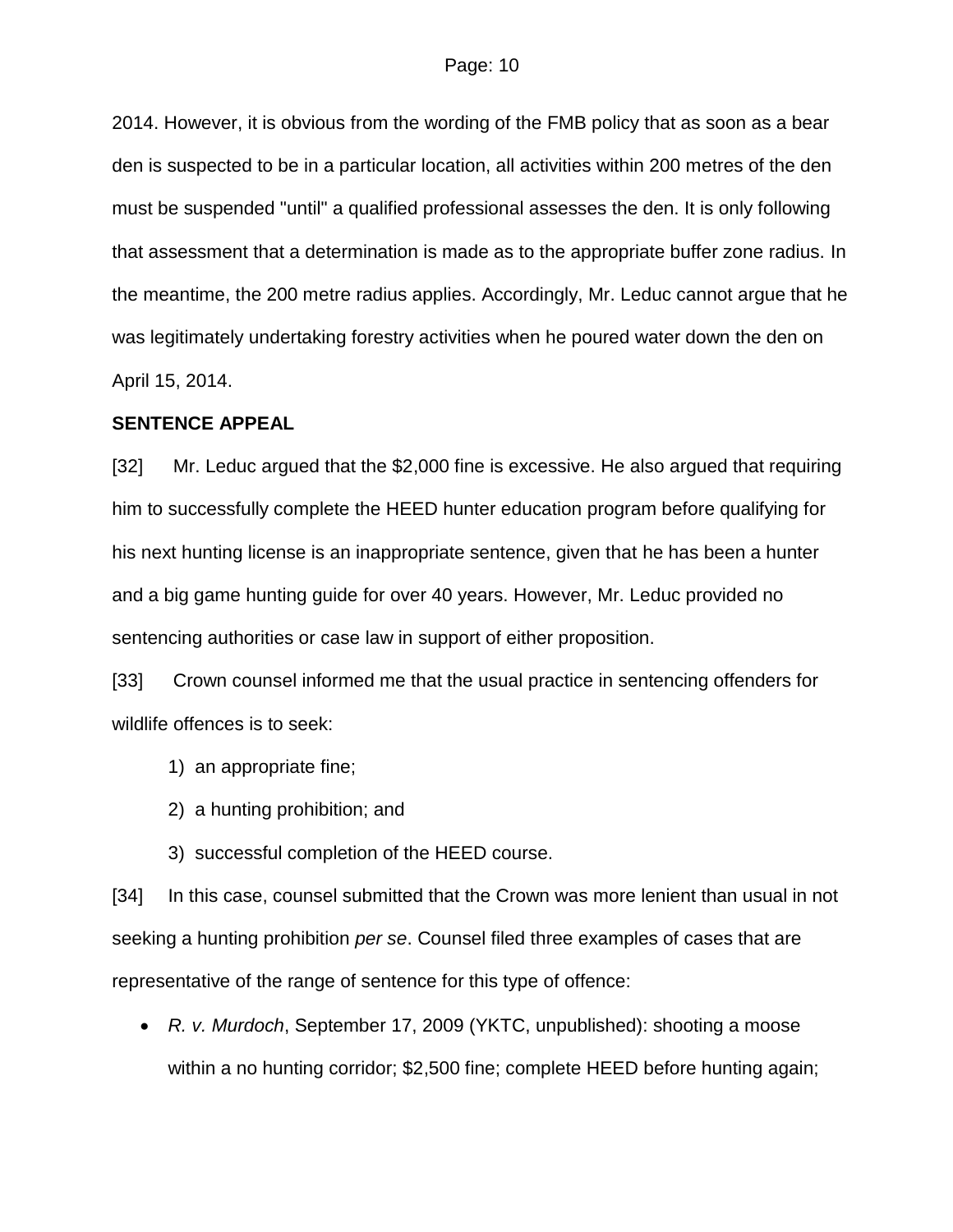- *R. v. Allaire*, June 26, 2012 (YKTC, unpublished): poaching a mule deer on his own property; \$3,500 fine; complete HEED before hunting again; and
- *R. v. Nukon*, September 12, 2014 (YKTC, unpublished): hunting big game without a license; failing to show up for court; \$1,000 fine; two-year hunting prohibition; complete HEED before hunting again.

[35] Crown counsel also provided case law in support of the general proposition that an appellate court should grant the sentencing judge considerable deference when reviewing the fitness of a sentence. An appellate court should not modify a sentence simply because it feels that a different order ought to have been made. Rather, a sentence should only be interfered with if it is shown to be "demonstrably unfit" or if it reflects an error in principle, the failure to consider a relevant factor, or the over-emphasis of a relevant factor: *R. v. Purdy*, 2012 BCCA 272, at paras. 14 and 15.

[36] In this case, the trial judge fairly took into account the delay of more than 30 days by FMB in notifying Mr. Leduc of the reduction of the buffer zone radius from 300 metres to 100 metres. He also acknowledged that this added to Mr. Leduc's frustration because it was adversely affecting's firewood business.

[37] On the other hand, the trial judge concluded: "Even at 300 meters, there was still plenty of wood to cut from." With respect, the trial judge appears to have failed to fully appreciate the significance of the difference between a 300 metre radius, being an area of 28 hectares, and a 100 metre radius, which is only 3.14 hectares. Were I the trial judge, I might have given this interference with Mr. Leduc's business greater weight as an explanatory factor. However, as noted above, that is not the test for interfering with a sentence.